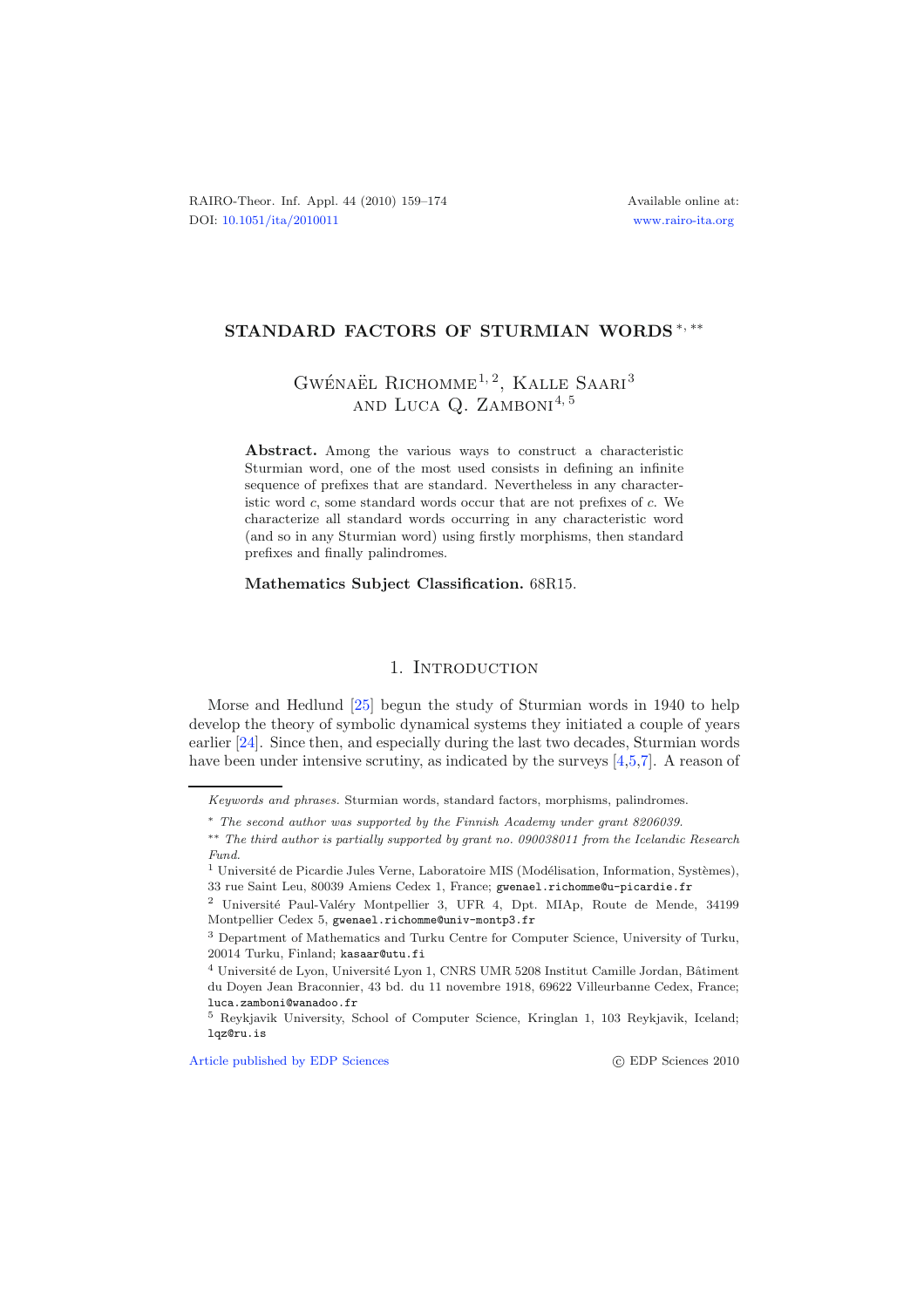this passion comes from the various connections Sturmian words have with other domains like for instance number theory [\[1](#page-14-3)[,2](#page-14-4)], discrete geometry [\[8](#page-15-2)[,20\]](#page-15-3), crystallography [\[10\]](#page-15-4) or scheduling [\[3](#page-14-5)].

Another reason is the richness of combinatorial properties of Sturmian words (see previous references) which concerns various aspects including, *e.g.*, palindromes, repetitions, unbordered or Lyndon words (see for instance [\[6](#page-14-6)[,9](#page-15-5)[,13](#page-15-6)[,14](#page-15-7)[,19,](#page-15-8) [22](#page-15-9)[,23](#page-15-10)[,26](#page-15-11)[,27\]](#page-15-12)). The problem considered in the current paper continues a theme of characterizing those factors of a Sturmian word that belong to some interesting class of finite words.

We consider standard words. These finite words can be used to define in a constructive way some Sturmian words (see Sect. [2](#page-1-0) for more details) building arbitrarily long prefixes of so-called characteristic Sturmian words. Among these infinite words, the well-known Fibonacci word is maybe the one with a maximal number of extremal properties [\[11\]](#page-15-13). In his Ph.D. thesis [\[28\]](#page-15-14), the second author observed that the Fibonacci word contains some factors that are standard but not prefixes of it, and he asked for a characterization of the set of standard words occurring as factors in the Fibonacci word.

Sections [3,](#page-3-0) [4](#page-9-0) and [5](#page-11-0) solve this problem in a much more general way since they provide, for any Sturmian word, characterizations of its factors that are standard. Section [3](#page-3-0) uses existing links between standard words and Sturmian morphisms. The proof is rather technical but the result allows to derive in a simple way a characterization using standard words occurring in the construction of characteristic words mentioned above (Sect. [4\)](#page-9-0). Previous characterizations are illustrated using the Fibonacci word as an example. This word is also used in Section [5](#page-11-0) to show how to relate standard factors of a Sturmian word to palindromes. This needs a characterization based on directive sequences of standard words.

### 2. Standard and Sturmian words

<span id="page-1-0"></span>We will follow the usual notation and terminology of combinatorics on words. For further information about the concepts and results mentioned in this section, we refer the reader to [\[12](#page-15-15)[,21\]](#page-15-16).

A *word* is a sequence, finite or infinite, of symbols drawn from a finite alphabet A; in this paper we set  $\mathcal{A} = \{0, 1\}$ . The empty word is denoted by  $\varepsilon$ . The set of all finite words over A is denoted by  $\mathcal{A}^*$ ; the set of all nonempty words over A is denoted by  $A^+$ . A finite word u is a *factor* of a word w if we can write  $w = xuu$ . The length of a word u is denoted by  $|u|$ , and the number of occurrences of a letter a in u is denoted by  $|u|_a$ . For an integer  $k \ge 2$ , a kth power is a word of the form  $u^k$ , that is, a word obtained concatenating k occurrences of a given word u (we also denote  $u^1 = u$  and  $u^0 = \varepsilon$ ).

A *Sturmian word* is an infinite word with precisely  $n+1$  factors for each length n. Equivalently [\[21\]](#page-15-16), Theorem 2.1.13 and Proposition 2.1.18 a *Sturmian word* is an infinite word whose factors coincide with those of a characteristic word, where a *characteristic word* is an infinite word  $c_{\alpha}$ , depending on an irrational  $\alpha$  with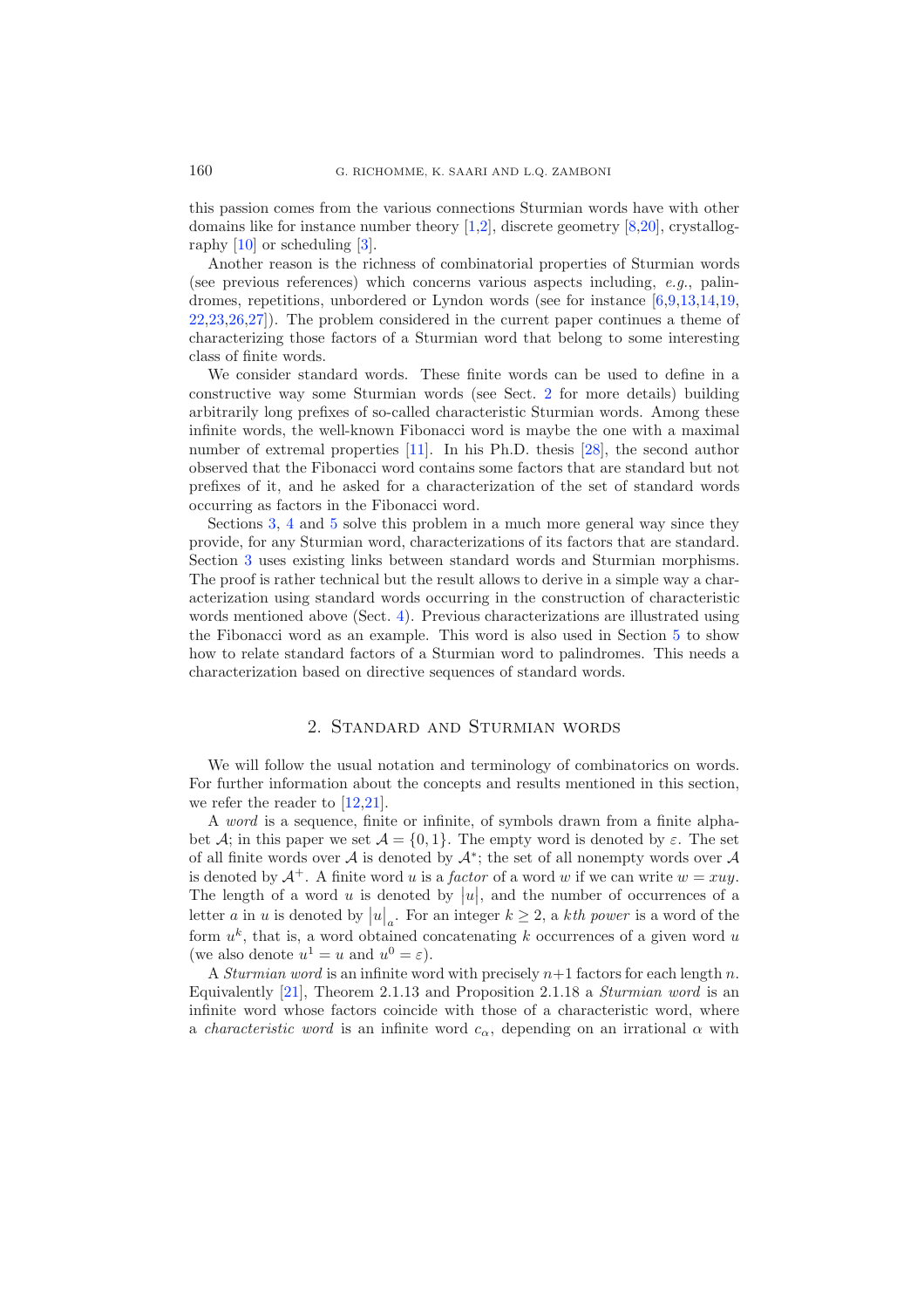$0 < \alpha < 1$ , such that

$$
c_{\alpha}(n) = \lfloor \alpha(n+1) \rfloor - \lfloor \alpha n \rfloor
$$

for all  $n \geq 1$ . When proving a property of the factors of a Sturmian word, it often suffices to prove it for a characteristic word.

A finite word s is called a *standard word* if there exist integers  $n \geq -1$ ,  $d_1 \geq 0$ ,  $d_2, d_3, \ldots, d_n \geq 1$ , and words  $s_{-1}, s_0, s_1, \ldots, s_n$  with  $s = s_n$  such that

$$
s_{-1} = 1
$$
,  $s_0 = 0$ ,  $s_k = s_{k-1}^{d_k} s_{k-2}$   $(k \ge 1)$ .

Also, if  $n \geq 1$ , then  $(d_1, d_2, \ldots, d_n)$  is called the *directive sequence* of the word  $s_n$ . Observe that the letter 1 has a directive sequence (0), but the letter 0 does not have any. Therefore we agree that the directive sequence of 0 is the empty sequence.

Two basic properties of standard words are that (1) they are primitive (that is, not a power of a shorter word) and (2) all standard words of length at least 2 have a suffix in  $\{01, 10\}$ .

In this paper, we are interested in factors of an infinite word that are standard words; we call such a factor briefly a *standard factor*.

Let us denote the simple continued fraction expansion of  $\alpha$  by

$$
\alpha = [0; d_1 + 1, d_2, d_3, \dots].
$$

The sequence  $(d_1, d_2, d_3,...)$  is called the *directive sequence* of  $c_{\alpha}$ . This terminology is justified by the fact that  $c_{\alpha}$  can be obtained as a limit of those standard words whose directive sequences are prefixes of the one of  $c_{\alpha}$ , that is,

$$
c_{\alpha} = \lim_{n \to \infty} s_n.
$$

Many properties of Sturmian words can be dealt with using morphisms. Let us recall that a mapping  $h: \mathcal{A}^* \to \mathcal{A}^*$  is called a *morphism* if it satisfies  $h(uv) =$  $h(u)h(v)$  for all  $u, v \in A^*$ . Observe that a morphism is uniquely determined by how it maps letters.

The well-known Fibonacci word **f** is the characteristic word  $c_{\alpha}$  with  $\alpha = (3 - \alpha)^2$  $\sqrt{5}$ /2, so that it has directive sequence  $(1, 1, 1, \ldots)$ . It is also the unique fixed point of the morphism

$$
\varphi: \begin{cases} 0 & \mapsto & 01 \\ 1 & \mapsto & 0. \end{cases}
$$

Next we define the morphisms

$$
L_0: \left\{ \begin{array}{ccc} 0 & \mapsto & 0 \\ 1 & \mapsto & 01 \end{array} \right. \qquad L_1: \left\{ \begin{array}{ccc} 0 & \mapsto & 10 \\ 1 & \mapsto & 1. \end{array} \right.
$$

<span id="page-2-0"></span>The following lemma is well-known; it has a straightforward proof in the spirit of the proof of [\[7](#page-14-2)], Proposition 2.3.11, which we omit here.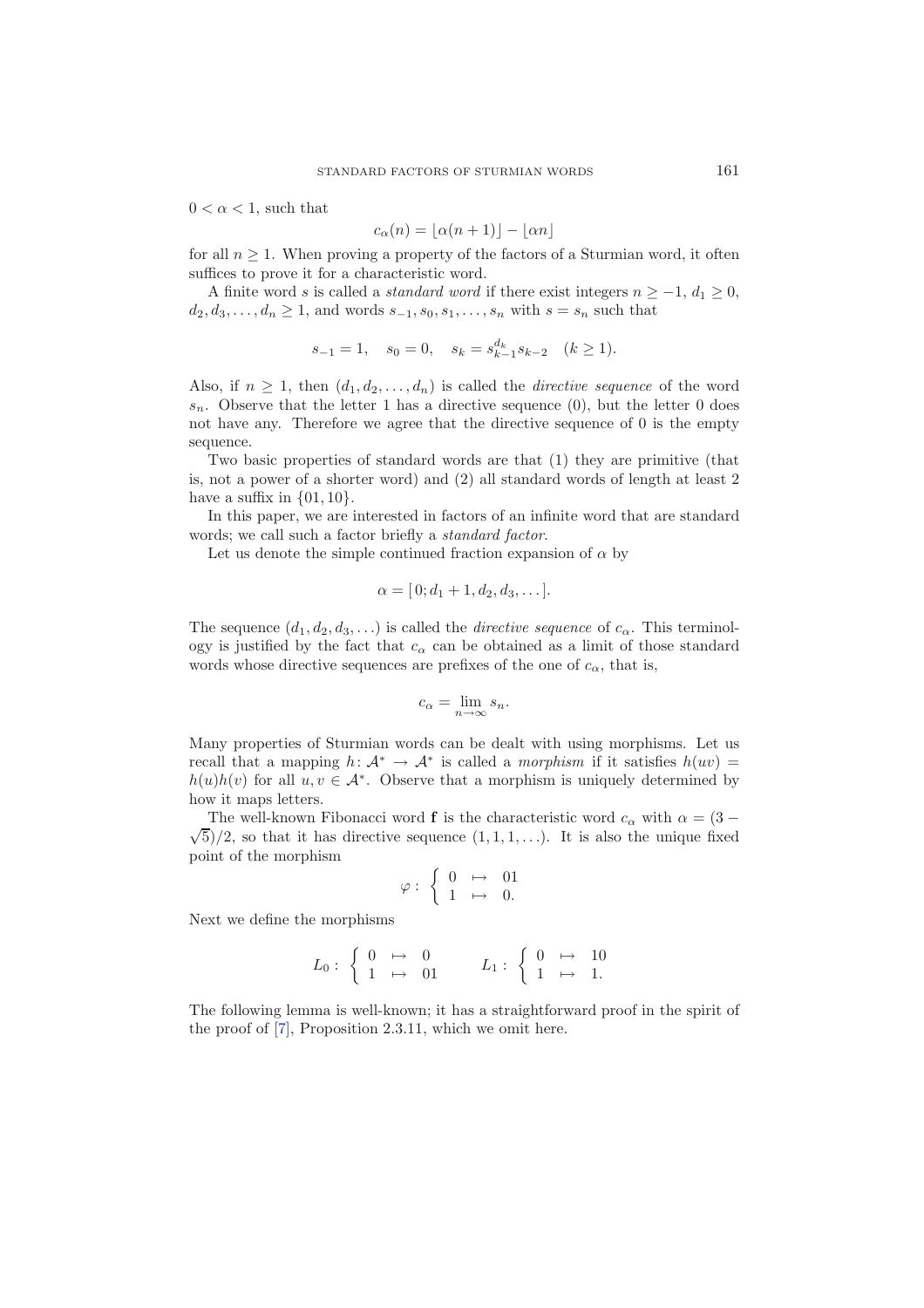**Lemma 2.1.** *A word*  $w \in \{0,1\}^*$  *is standard if and only if there exists a morphism* f in the monoid generated by  $L_0$  and  $L_1$  such that either  $w = f(0)$  or  $w = f(1)$ .

In addition to  $L_0$  and  $L_1$ , we shall need a few other morphisms. For all integers  $m \geq 1$ , we define the morphisms

<span id="page-3-3"></span><span id="page-3-2"></span>
$$
\theta_m: \begin{cases} 0 & \mapsto & 0^{m-1}1 \\ 1 & \mapsto & 0^{m-1}10. \end{cases}
$$

We also define the morphism  $E: 0 \mapsto 1, 1 \mapsto 0$ , and denote (with  $(d_1, d_2, d_3, \ldots)$ ) the directive sequence of  $c_{\alpha}$ )

$$
h_n = \theta_{d_1+1} \circ \theta_{d_2} \circ \ldots \circ \theta_{d_n} \quad (n \ge 1).
$$

Morphisms  $h_n$  are handy because we have  $h_n(0) = s_n$  and  $h_n(1) = s_n s_{n-1}$  for all  $n \geq 1$  (see the proof of [\[7\]](#page-14-2), Prop. 2.2.24). Furthermore, they satisfy

$$
h_{2k} = L_0^{d_1} \circ L_1^{d_2} \circ \dots \circ L_0^{d_{2k-1}} \circ L_1^{d_{2k}} \circ L_0, \text{ and } (2.1)
$$

$$
h_{2k+1} = L_0^{d_1} \circ L_1^{d_2} \circ \dots \circ L_1^{d_{2k}} \circ L_0^{d_{2k+1}} \circ L_1 \circ E.
$$
 (2.2)

This follows from the two identities  $\theta_m = L_0^{m-1} \circ E \circ L_0$  and  $E \circ L_0 = L_1 \circ E$ .

For a finite word  $x$ , the shortest palindrome that has  $x$  as a prefix is denoted by  $x^{(+)}$ ; this is called the *(right) palindromic closure* of x due to de Luca [\[15\]](#page-15-17). We let Pal denote the operation of *iterated palindromic closure* defined by

<span id="page-3-1"></span>
$$
Pal(a_1) = a_1
$$
 and  $Pal(a_1a_2...a_n) = (Pal(a_1a_2...a_{n-1})a_n)^{(+)}$ ,

where  $a_i$  is a letter.

The characteristic word  $c_{\alpha}$  can be also represented as follows. Let us denote  $0^{d_1} 1^{d_2} 0^{d_3} \ldots = x_1 x_2 x_3 \ldots$ , where  $x_i \in \{0, 1\}$ . Then

$$
c_{\alpha} = \lim_{n \to \infty} Pal(x_1 \dots x_n).
$$

The sequence  $0^{d_1} 1^{d_2} 0^{d_3} \dots$  is called the *directive word* of  $c_{\alpha}$ . Both directive words and directive sequences will be used in this paper to represent a characteristic word.

The following relation (see [\[16\]](#page-15-18), Thm. 9) will be useful. If **x** and **y** are characteristic words directed, respectively, by  $a_1a_2a_3\ldots$  and  $a_2a_3\ldots$ , where  $a_i \in \{0,1\}$ , then

$$
\mathbf{x} = L_{a_1}(\mathbf{y}).\tag{2.3}
$$

# 3. Characterization via morphisms *L*<sup>0</sup> and *L*<sup>1</sup>

<span id="page-3-0"></span>Here we present a characterization of standard factors of a Sturmian word using the morphisms  $L_0$  and  $L_1$ . The proof can appear a bit laborious, but the result enables us to derive two other characterizations in a relatively simple manner.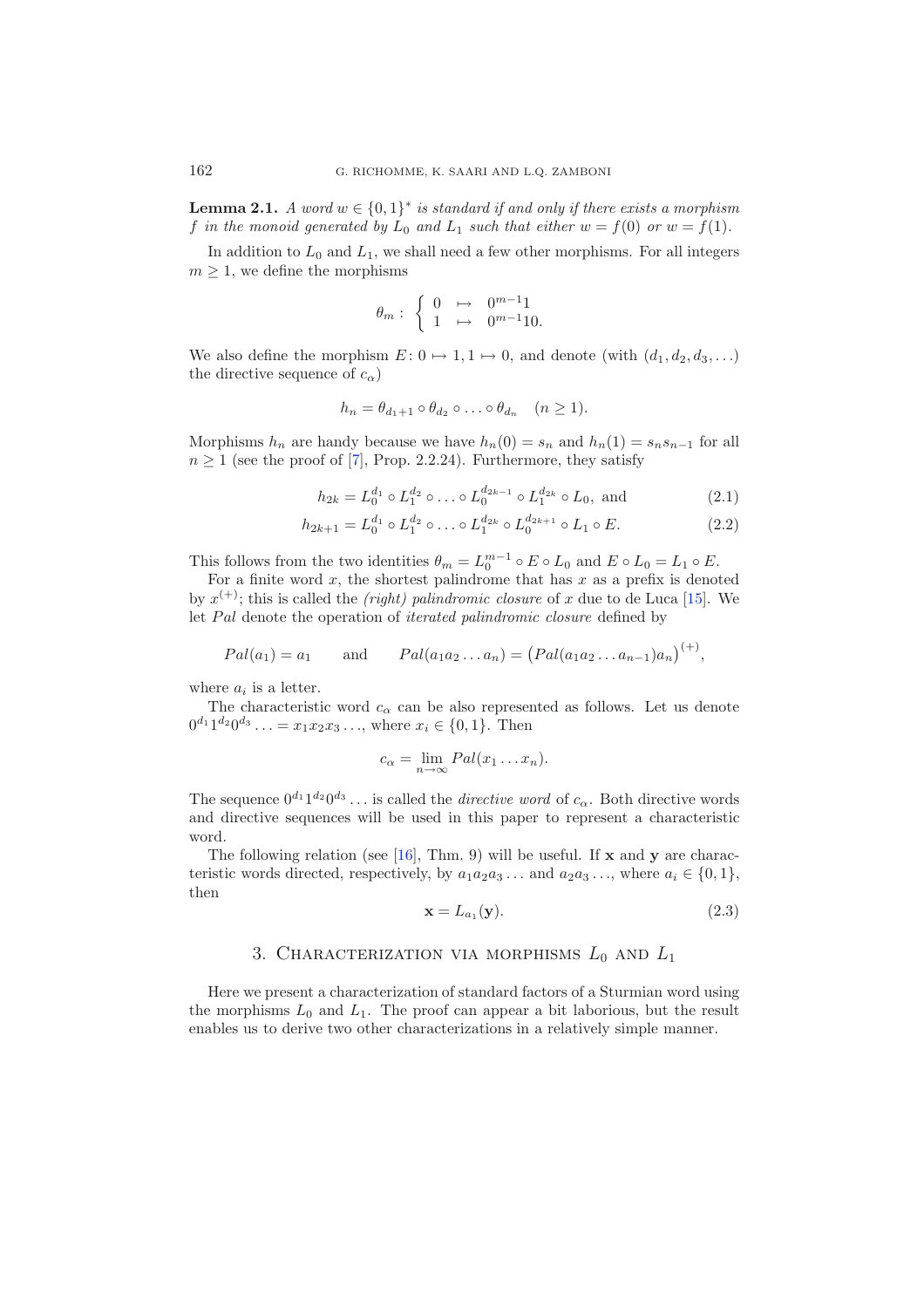First, however, we need to introduce an auxiliary notation. Let  $n_1, n_2, n_3 \geq 1$ be integers. Then we let  $\mathcal{S}(n_1, n_2, n_3)$  denote the union of the following five sets of words:

$$
\{ L_0^i(0), L_0^i(1), L_0^i(10) \mid 0 \le i < n_1 \},
$$
\n
$$
\{ L_0^{n_1}(1^i 0) \mid 1 \le i \le n_2 \},
$$
\n
$$
\{ L_0^{n_1 - 1}((10)^i 1) \mid 1 \le i \le n_2 \},
$$
\n
$$
\{ L_0^{n_1}(1^{n_2 - 1}0(1^{n_2}0)^i 1^{n_2}0) \mid 1 \le i \le n_3 \},
$$
\n
$$
\{ L_0^{n_1}(1^{i-1}01^i 0) \mid 1 \le i \le n_2 \}.
$$

Using Lemma [2.1,](#page-2-0) it is readily checked that all words in  $\mathcal{S}(n_1, n_2, n_3)$  are standard (note that  $1^i0 = L_1^i(0)$ ,  $(10)^i1 = L_1 \circ L_0^i(1)$ ,  $1^{n_2-1}0(1^{n_2}0)^i1^{n_2}0 = L_1^{n_2-1} \circ L_0 \circ$  $L_1^{i+1}(0)$  and  $1^{i-1}01^{i}0 = L_1^{i-1} \circ L_0 \circ L_1(0)$ .

It is instructive to observe that each word in  $S(n_1, n_2, n_3)$  is a factor of any characteristic word whose directive sequence starts with  $0^{n_1}1^{n_2}0^{n_3}$ . This follows from equation [\(2.3\)](#page-3-1) when w belongs to one of the two first sets of  $\mathcal{S}(n_1, n_2, n_3)$ . When w belongs to one of the three last sets of  $S(n_1, n_2, n_3)$ , we deduce the previous observation from the following three facts where **x** denotes an arbitrary non-ultimately-periodic infinite word over  $\{0, 1\}$ :

- $-1^{n_2+1}$  is a factor of  $L_1^{n_2}({\bf x});$
- $1^{n_2-1}0(1^{n_2}0)^{n_3}1^{n_2+1}$  is a factor of  $L_1^{n_2} \circ L_0^{n_3}(\mathbf{x})$ ; and
- $1^{n_2-1}01^{n_2}0$  is a factor of  $L_1^{n_2} \circ L_0^{n_3}(\mathbf{x})$ .

Now we are ready for the main result of this section. In order to state it nicely, we extend notation S by letting  $S(0, n_2, n_3) = \emptyset$ , the empty set, for all integers  $n_2$ and  $n_3$ .

**Theorem 3.1.** Let  $\alpha = [0; d_1 + 1, d_2, \ldots]$ *.* A finite standard word u is a factor *of*  $c_{\alpha}$  *if and only if there exists an integer*  $k \geq 0$  *such that one of the following holds:*

• *There exists*  $x \in S(d_{2k+1}, d_{2k+2}, d_{2k+3})$  *such that* 

$$
u = L_0^{d_1} \circ L_1^{d_2} \circ \ldots \circ L_0^{d_{2k-1}} \circ L_1^{d_{2k}}(x).
$$

• *There exists*  $x \in S(d_{2k+2}, d_{2k+3}, d_{2k+4})$  *such that* 

$$
u = L_0^{d_1} \circ L_1^{d_2} \circ \ldots \circ L_0^{d_{2k-1}} \circ L_1^{d_{2k}} \circ L_0^{d_{2k+1}} \circ E(x).
$$

<span id="page-4-0"></span>**Remark 3.2.** By the definition of the continued fraction  $[0; d_1 + 1, d_2, \ldots]$ , we have  $d_1 \geq 0$  and  $d_k \geq 1$  for  $k \geq 2$ . When  $d_1 = 0$ , the first item provides no standard word for  $k = 0$ .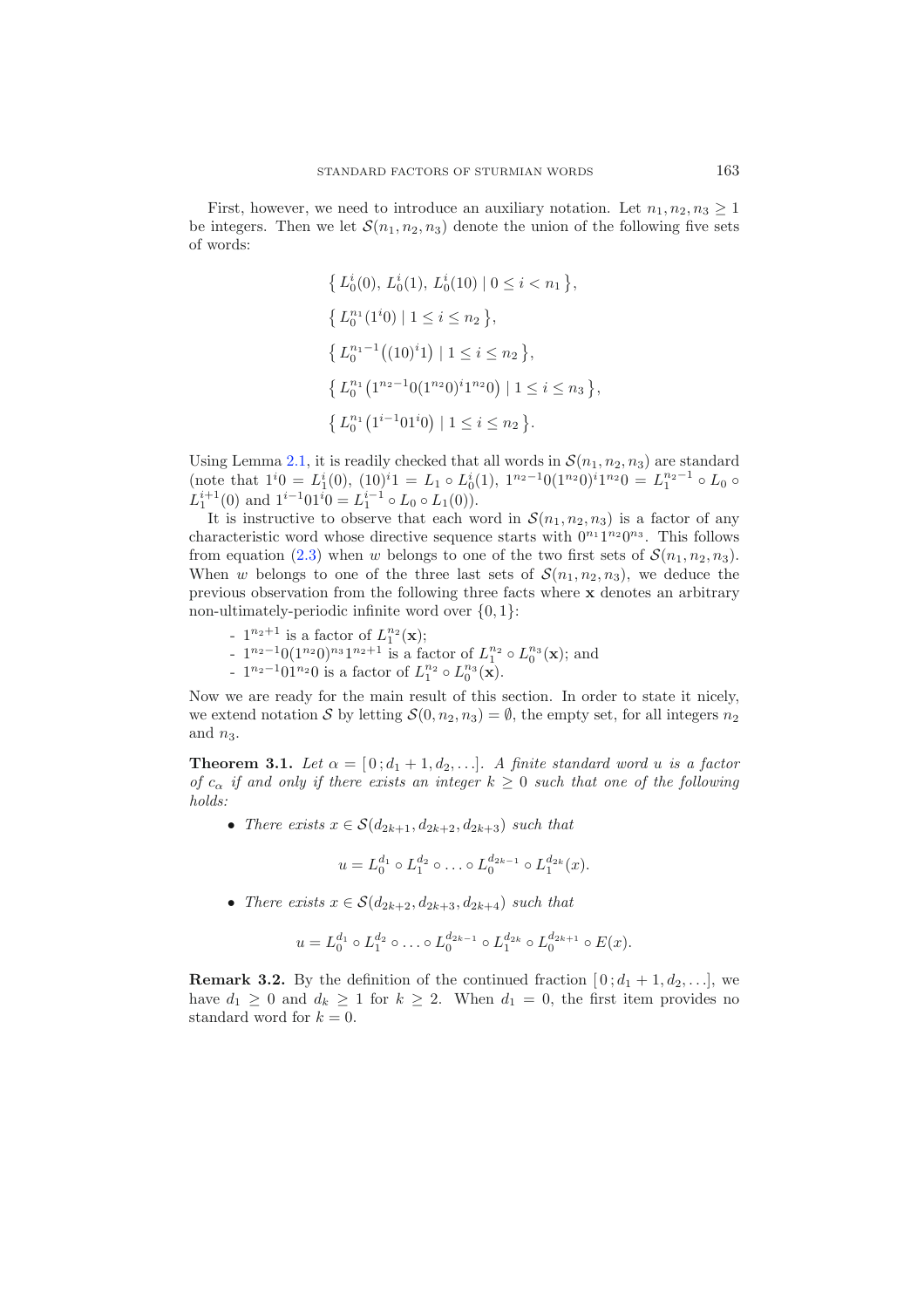<span id="page-5-1"></span>We will divide the proof of Theorem [3.1](#page-2-0) into several lemmas. But let us see first what it says in the case of the Fibonacci word:

**Example 3.3.** Recall that the directive sequence of the Fibonacci word **f** is  $(1, 1, \ldots)$ . Since

$$
\mathcal{S}(1,1,1) = \{0, 1, 10, 010, 101, 0010, 0010010\},\
$$

and since  $L_0 \circ L_1 = \varphi^2$  and  $L_0 \circ E = \varphi$ , it follows from Theorem [3.1](#page-2-0) that the set of standard factors of the Fibonacci word equals

$$
\{ \varphi^n(1), \varphi^n(10), \varphi^n(101), \varphi^n(0010010) \mid n \ge 0 \}.
$$

We will see other ways to characterize these standard factors in later examples.

Now we are ready to start proving Theorem [3.1.](#page-2-0)

<span id="page-5-0"></span>**Lemma 3.4.** Let **x**, **y** *be two infinite words over*  $\{0,1\}$  *such that*  $\mathbf{x} = L_0(\mathbf{y})$ *. Suppose that the letter* 1 *occurs in* **x***. Then a word* u *is a standard factor of* **x** *if and only if one of the following holds:*

- (1)  $u \in \{0, 1, 10\};$
- (2)  $u = L_0(v)$  *with* v *a standard factor of* **y**;
- (3)  $u = L_0(w0)$  *with*  $w \neq \varepsilon$ *, the word* w0 *standard, and* w1 *a factor of* **y**;
- (4)  $u = (10)^n 1$  *with*  $n \ge 1$  *and*  $1^{n+1}$  *a factor of* **y***.*

*Proof.* Using Lemma [2.1,](#page-2-0) it is verified that conditions  $(1)-(4)$  are sufficient, that is, if u fulfills one of these conditions then u is a standard factor of **x**.

Conversely, suppose first that  $|u| \leq 2$ . As a standard word, u is primitive, Conversely, suppose inst that  $|u| \ge 2$ . As a standard word, u is primitive,<br>and consequently  $u \in \{0, 1, 01, 10\}$ . We see that u satisfies condition (1), unless  $u = 01 = L_0(1)$ , in which case u satisfies condition (2).

Suppose now that  $|u| \geq 3$ . Lemma [2.1](#page-2-0) implies that either  $u = L_0(v)$  or  $u =$  $L_1(v)$  for some standard word v. Furthermore, the primitivity and length of u imply that both letters 0 and 1 occur in v, and hence  $|v| < |u|$ . We have two possibilities to consider:

If  $u = L_0(v)$ , then u begins with 0. If v is a factor of **y**, then condition (2) is satisfied, and therefore we may suppose that  $v$  is not a factor of  $\mathbf{y}$ . It follows that u also ends with 0. Now it is easy to see that  $v = w0$  for some word  $w \neq \varepsilon$  such that  $w1$  is a factor of **y**. Hence condition (3) holds.

If  $u = L_1(v)$ , then the word 00 does not occur in u. Since u is a factor of  $\mathbf{x} =$  $L_0(\mathbf{y})$ , the word 11 does not occur in u either. Consequently, we have  $u = (10)^n$ or  $u = (10)^n 1$  for some  $n \geq 0$ . Since u is primitive and  $|u| \geq 3$ , it follows that or  $u = (10)^n 1$  for some  $n \ge 0$ . Since u is primitive and  $|u| \ge 3$ , it follows that  $u = (10)^n 1$  and  $n \ge 1$ . Since u is a factor of  $L_0(\mathbf{y})$ , we see that  $1^{n+1}$  must be a factor of **y**. Thus condition (4) holds.  $\Box$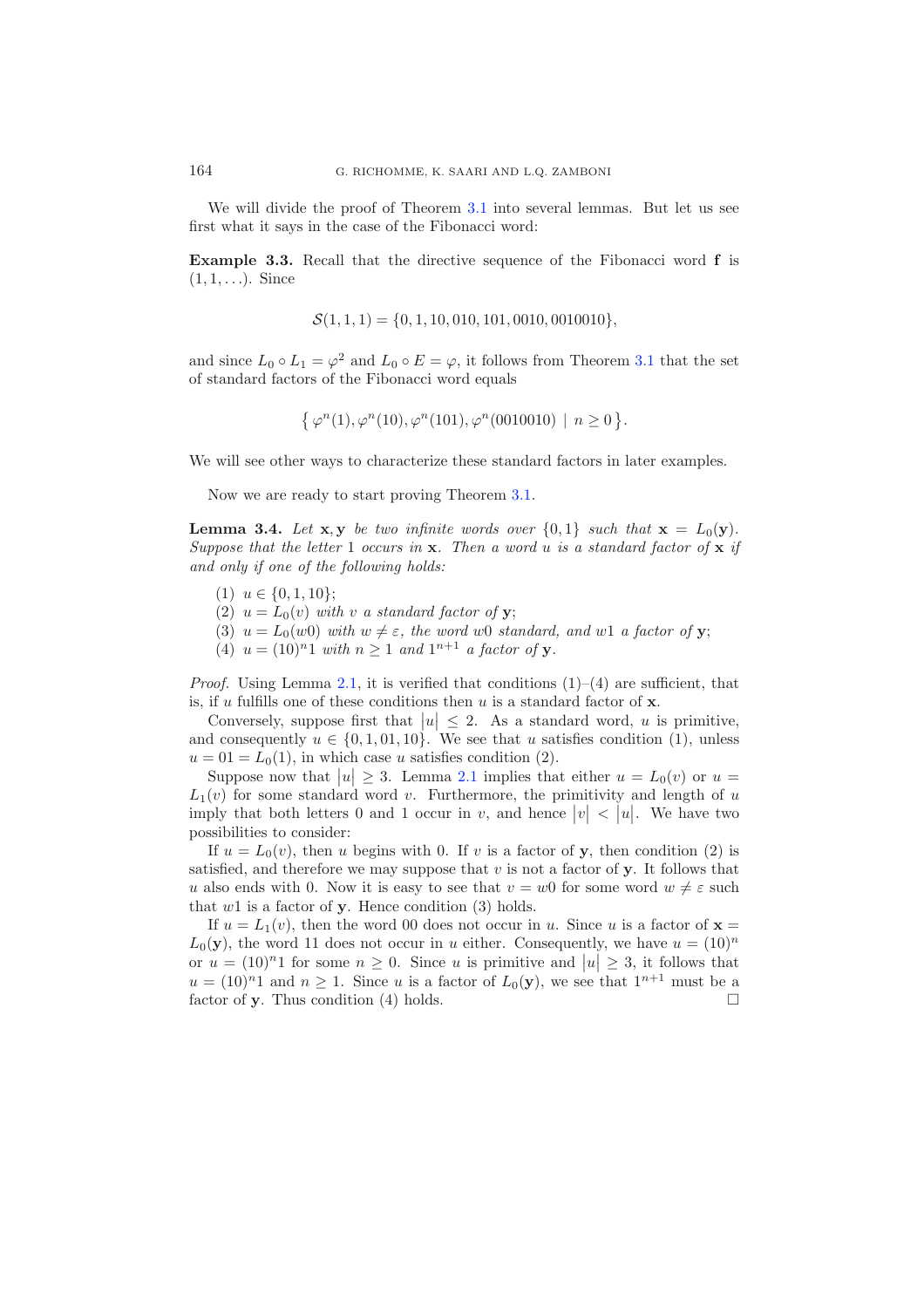<span id="page-6-1"></span>**Lemma 3.5.** *Let* **y** *be an infinite word over*  $\{0,1\}$ *, and let*  $k \geq 1$  *be an integer. Then a standard word u is a factor of*  $L_0^k \circ L_1(\mathbf{y})$  *if and only if one of the following conditions holds:*

- (1)  $u \in \left\{ L_0^i(0), L_0^i(1), L_0^i(10) \mid 0 \le i \le k \right\};$
- (2)  $u = L_0^k(v)$  *with v a* standard factor of  $L_1(\mathbf{y});$
- (3)  $u = L_0^k(w_0)$  with  $w \neq \varepsilon$ , we is standard, and w1 is a factor of  $L_1(\mathbf{y})$ ;
- $(4)$   $u = L_0^{k-1}((10)^n 1)$  with  $n \ge 1$  and  $1^{n+1}$  is a factor of  $L_1(\mathbf{y})$ .

*Proof.* It is easy to see that conditions  $(1)$ – $(4)$  are sufficient. We prove the necessity of the conditions by induction on k. The case  $k = 1$  follows immediately from Lemma [3.4.](#page-5-0) So we may suppose that  $k \geq 2$ . Using Lemma [3.4,](#page-5-0) we have the following four cases to consider:

**Case 1.** If  $u \in \{0, 1, 10\}$ , then condition (1) holds.

**Case 2.** We have  $u = L_0(v)$ , where v is a standard factor of  $L_0^{k-1}(\mathbf{y})$ . By the induction assumption, one of the four conditions holds:

- (1)  $v \in \left\{ L_0^i(0), L_0^i(1), L_0^i(10) \mid 0 \le i < k 1 \right\};$
- (2)  $v = L_0^{k-1}(v')$  with v' a standard factor of  $L_1(\mathbf{y});$
- (3)  $v = L_0^{\tilde{k}-1}(w_0)$  with  $w \neq \varepsilon$ , w0 standard, and w1 a factor of  $L_1(\mathbf{y})$ ;
- (4)  $v = L_0^{k-2}((10)^n 1)$  with  $n \ge 1$  and  $1^{n+1}$  a factor of  $L_1(\mathbf{y})$ .

Therefore one of conditions  $(1)$ – $(4)$  holds.

**Case 3.** We have  $u = L_0(w_0)$  with  $w \neq \varepsilon$ , the word we use a standard word, and w1 a factor of  $L_0^{k-1}(\mathbf{y})$ . Since w0 is standard, the word w must end in the letter 1. Consequently, the word 11 is a factor of  $L_0^{k-1}(\mathbf{y})$ . But this is not possible as  $k - 1 \geq 1$ .

**Case 4**. We have  $u = (10)^n 1$  with  $n \ge 1$  and  $1^{n+1}$  a factor of  $L_0^{k-1}(\mathbf{y})$ . Again, since  $k - 1 \geq 1$ , this case is not possible. The proof is complete.  $\Box$ 

<span id="page-6-0"></span>**Lemma 3.6.** *If* u *is a standard word with*  $u \in \{0, 1\}^+$ 0*, then there exists an integer*  $\ell \geq 1$  *such that either*  $u = 1^{\ell}0$  *or*  $u \in 1^{\ell-1}0$ {1<sup> $\ell-1$ </sup>0, 1<sup> $\ell$ </sup>0}<sup>\*</sup>1<sup> $\ell$ </sup>0*.* 

*Proof.* The claim is clearly true if  $|u| = 2$ . If  $|u| \ge 3$ , then Lemma [2.1](#page-2-0) implies that  $u = L_0(v)$  or  $u = L_1(v)$  for some standard word v with  $2 \le |v| < |u|$ . Furthermore, also v satisfies  $v \in \{0,1\}^+$ , and therefore either v is of the form  $1^{\ell}0$ or it is in  $1^{\ell-1}0\{1^{\ell-1}0, 1^{\ell}0\}$ <sup>∗</sup>1<sup> $\ell$ </sup>0 for some  $\ell \geq 1$ . A straightforward computation shows that u is of one of the attested forms.  $\Box$ 

<span id="page-6-2"></span>**Lemma 3.7.** Let **y** be a Sturmian word over  $\{0,1\}$ . Suppose that  $w \neq \varepsilon$  is a finite *word such that* w0 *is a standard word and* w1 *is a factor of* **y***. Then either*  $w = 1^{\ell}$ *or*  $w = 1^{\ell-1}0(1^{\ell}0)^i1^{\ell}$ , where  $\ell \geq 1$  and  $i \geq 0$  are integers.

*Proof.* Since  $w \neq \varepsilon$  and w0 is standard, the word w ends in the letter 1. Let  $\ell \geq 1$  denote the largest integer such that  $1^{\ell}$  is a suffix of w. If  $w = 1^{\ell}$ , we are done, so we may suppose that this is not the case. Then by Lemma [3.6,](#page-6-0) we have  $w0 \in 1^{\ell-1}0\{1^{\ell-1}0, 1^{\ell}0\}$ \*1<sup> $\ell$ </sup>0.

Since the works of Morse and Hedlund [\[25\]](#page-15-0) it is well-known that all Sturmian words have the balance property, that is, for all factors  $u, v$  of the same length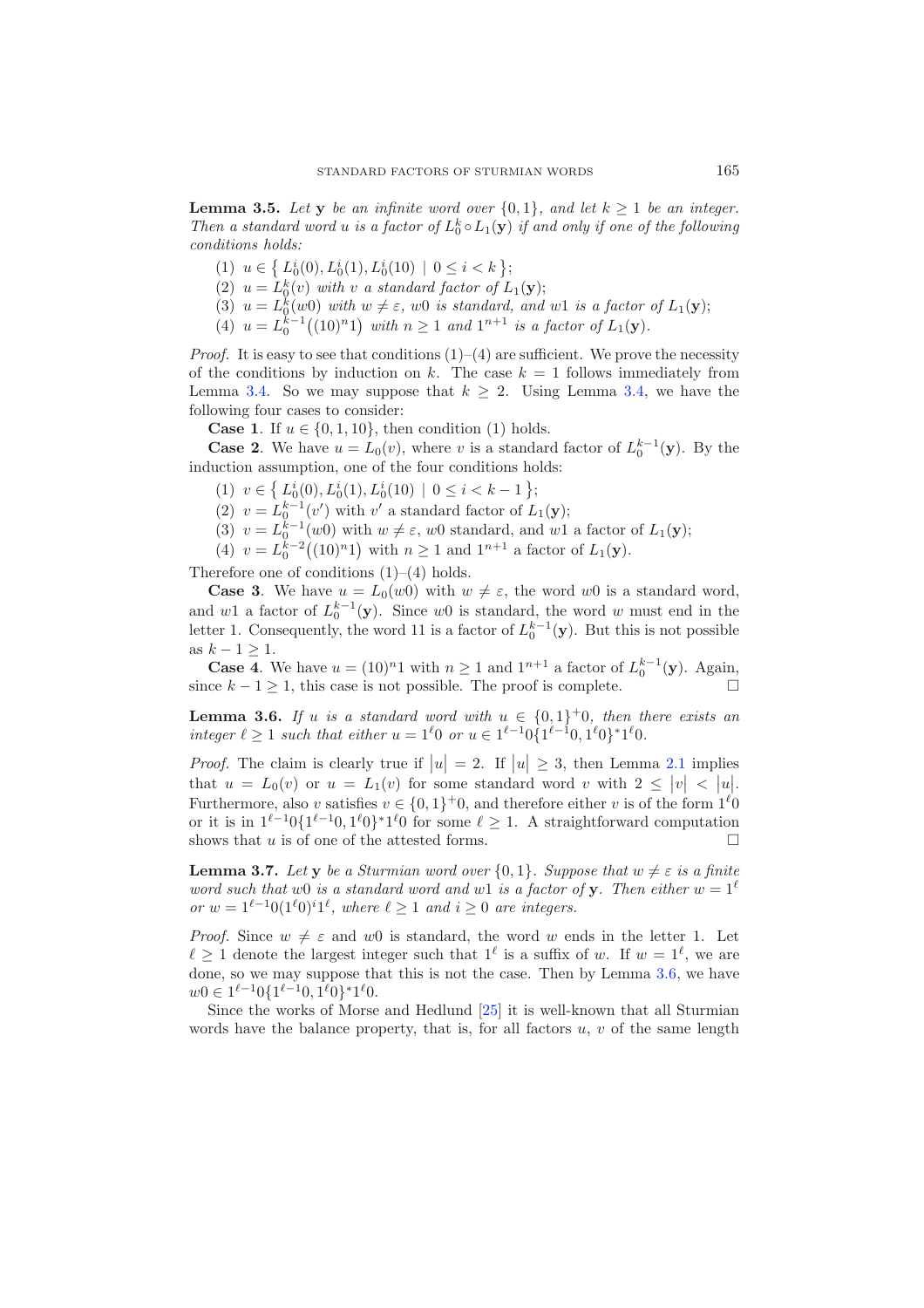of a Sturmian word, we have  $||u||_0 - |v||_0 \leq 1$ . Hence, since w1 ends in  $1^{\ell+1}$ , the balance property of **y** implies that  $01^{\ell-1}0$  cannot occur in w. Consequently, we have  $w0 \in 1^{\ell-1}0\{1^{\ell}0\}^*1^{\ell}0$ , and the proof is complete.  $\Box$ 

Using the previous result, we may rewrite Lemma [3.5](#page-6-1) as follows.

<span id="page-7-0"></span>**Lemma 3.8.** *Let* **y** *be an infinite word over*  $\{0, 1\}$ *, and let*  $k > 1$  *be an integer. Then a standard word u is a factor of*  $L_0^k \circ L_1(\mathbf{y})$  *if and only if one of the following conditions holds:*

- (1)  $u \in \left\{ L_0^i(0), L_0^i(1), L_0^i(10) \mid 0 \le i \le k \right\};$
- (2)  $u = L_0^k(v)$  *with v a* standard factor of  $L_1(\mathbf{y});$
- (3)  $u = L_0^k(1^{\ell}0)$  *with*  $\ell \geq 1$  *and*  $1^{\ell+1}$  *is a factor of*  $L_1(\mathbf{y});$
- $\widetilde{L}_{0}^{k}(1^{\ell-1}0(1^{\ell}0)^{i}1^{\ell}0), \text{ where } \ell \geq 1, i \geq 0, \text{ and } 1^{\ell-1}0(1^{\ell}0)^{i}1^{\ell+1} \text{ is a}$  $factor \,\,\overrightarrow{of}\,L_1({\bf y});$
- (5)  $u = L_0^{k-1}((10)^n 1)$  with  $n \ge 1$  and  $1^{n+1}$  a factor of  $L_1(\mathbf{y})$ .

*Proof.* This statement is obtained by applying Lemma [3.7](#page-6-2) to condition (3) of Lemma [3.5,](#page-6-1) which then splits into conditions (3) and (4) of the current lemma. Therefore we only need to make sure that conditions (3) and (4) are sufficient. But this is immediately clear.  $\Box$ 

<span id="page-7-1"></span>Finally, before proving Theorem [3.1,](#page-2-0) we formulate the previous lemma into a more suitable form:

**Lemma 3.9.** Let **y** be an infinite word over  $\{0,1\}$  such that 0 occurs in **y**. Let  $d_1, d_2, d_3 \geq 1$  *be integers. A standard word u is a factor of*  $L_0^{d_1} \circ L_1^{d_2} \circ L_0^{d_3} \circ L_1(\mathbf{y})$ *if and only if one of the following conditions holds:*

- (1)  $u \in \left\{ L_0^i(0), L_0^i(1), L_0^i(10) \mid 0 \le i < d_1 \right\};$
- (2)  $u = L_0^{d_1}(v)$  with v a standard factor of  $L_1^{d_2} \circ L_0^{d_3} \circ L_1(\mathbf{y});$
- (3)  $u \in \{L_0^{d_1}(1^i0) \mid 1 \leq i \leq d_2\};$
- $(4)$   $u \in \{L_0^{d_1} (1^{\ell-1}0(1^{\ell}0)^i1^{\ell}0) \mid (i = 0 \text{ and } 1 \leq \ell \leq d_2) \text{ or } (1 \leq i \leq d_3 \text{ and } \ell = 1 \}$  $d_2)$ ;
- (5)  $u \in \{L_0^{d_1-1}((10)^i1) \mid 1 \leq i \leq d_2\}.$

*Proof.* That conditions  $(1)$ – $(3)$  and  $(5)$  are sufficient is a direct consequence of the sufficiency of corresponding conditions in Lemma [3.8.](#page-7-0) For condition (4), the same holds since either 01 or 00 occurs in **y** and thus the word  $1^{d_2-1}0(1^{d_2}0)^{d_3}1^{d_2+1}$  is a factor of  $L_1^{d_2} \circ L_0^{d_3} \circ L_1(\mathbf{y})$ .

Conversely, suppose u is a standard factor of  $L_0^{d_1} \circ L_1^{d_2} \circ L_0^{d_3} \circ L_1(\mathbf{y})$ . In what follows, we denote  $\mathbf{z} = L_1^{d_2} \circ L_0^{d_3} \circ L_1(\mathbf{y})$ . Lemma [3.8](#page-7-0) implies that one of the following five cases holds:

**Case 1.** Condition (1) of Lemma [3.8](#page-7-0) holds with  $k = d_1$ . This is condition (1) of the present lemma.

**Case 2**. Condition (2) in Lemma [3.8](#page-7-0) holds, and we have  $u = L_0^{d_1}(v)$  with v a standard factor of **z**.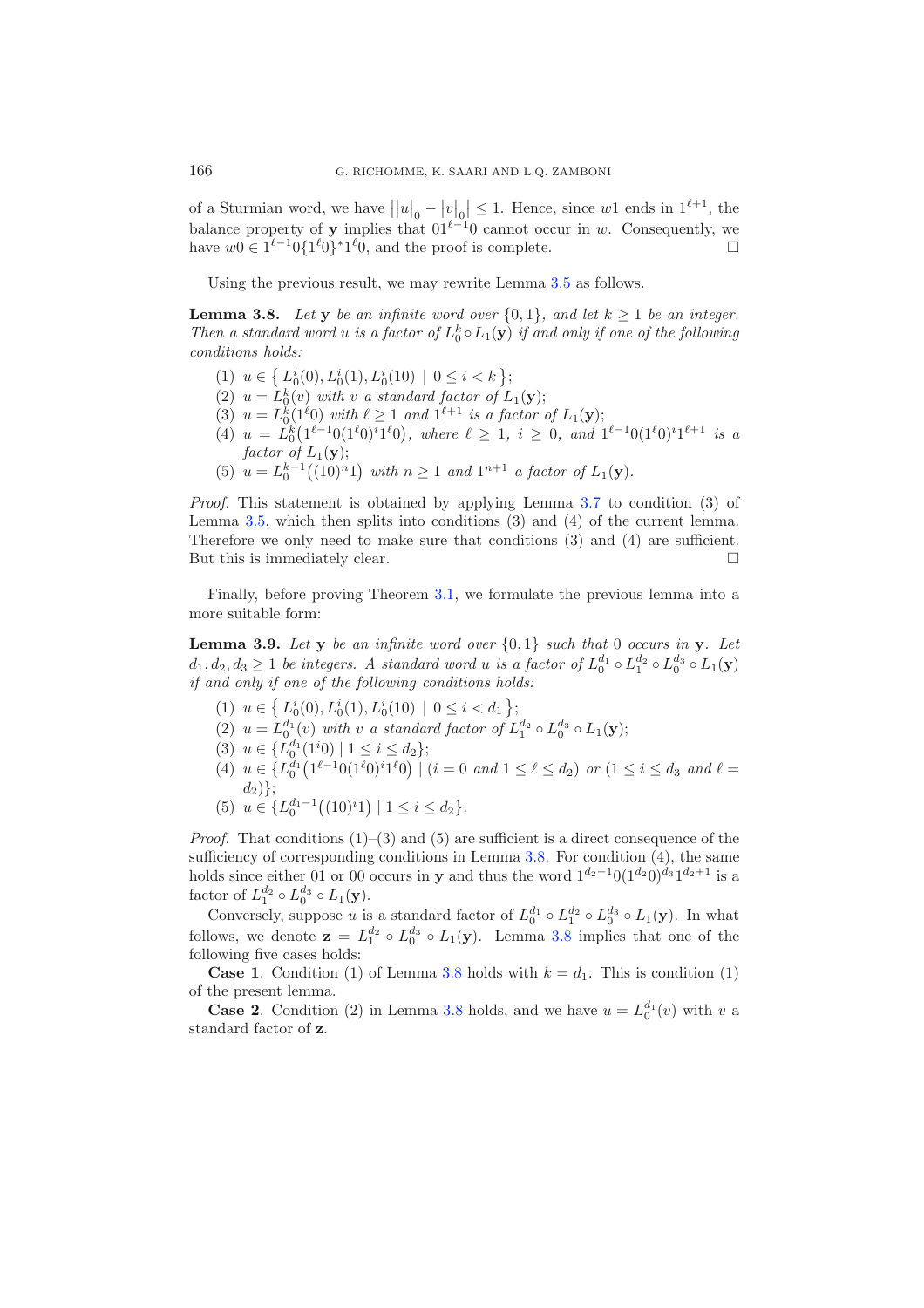**Case 3**. Condition (3) in Lemma [3.8](#page-7-0) holds, that is, we have

$$
u=L_0^{d_1}(1^\ell0)
$$

with  $\ell > 1$  and  $1^{\ell+1}$  is a factor of **z**. It is easy to see that  $1^{d_2+2}$  is not a factor of **z**; therefore  $\ell \leq d_2$ .

**Case 4**. Next we suppose that condition (4) in Lemma [3.8](#page-7-0) holds. Then

$$
u=L_0^{d_1}\big(1^{\ell-1}0(1^\ell0)^i1^\ell0\big),
$$

where  $\ell \geq 1$ ,  $i \geq 0$ , and  $1^{\ell-1}0(1^{\ell}0)^{i}1^{\ell+1}$  is a factor of **z**. Since the word  $1^{d_2+2}$  is not a factor **z**, we have  $\ell \leq d_2$ . We may thus assume that  $i \geq 1$ .

Now the word  $01^{\ell}0$  is a factor of **z**. Since **z**, as any word of the form  $L_1^{d_2}(\mathbf{x})$ , can be factorized over  $\{1^{d_2}0, 1\}$ , and since  $\ell \leq d_2$ , it follows that  $\ell = d_2$ . To finish proving this case, we only need to show that  $i \leq d_3$ . Indeed, otherwise the word

$$
1^{d_2-1}0(1^{d_2}0)^{d_3+1}1^{d_2+1}
$$

is a factor of **z**, and it follows that  $0^{d_3+2}$  is a factor of  $L_0^{d_3} \circ L_1(\mathbf{y})$ , which is not possible because 00 is not factor of  $L_1(\mathbf{y})$ .

**Case 5**. Finally, suppose that condition (5) in Lemma [3.8](#page-7-0) holds, that is,

$$
u = L_0^{d_1 - 1}((10)^n 1)
$$

with  $n \geq 1$  and  $1^{n+1}$  a factor of **z**. Since  $1^{d_2+2}$  is not a factor of **z**, we have  $n \leq d_2$ .

Now we are ready to finish proving Theorem [3.1.](#page-2-0)

*Proof of Theorem [3.1.](#page-2-0)* From Lemma [2.1,](#page-2-0) a finite word u is a standard factor of  $c_{\alpha}$  if and only if  $E(u)$  is a standard factor of  $E(c_{\alpha})$ . When  $d_1 = 0$ ,  $E(c_{\alpha})$  is the word  $c_{\beta}$  with  $\beta = 1 - \alpha = [0; d_2 + 1, d_3,...]$  (see [\[7](#page-14-2)], Cor. 2.2.20). Then since  $E \circ L_0 = L_1 \circ E$  (and  $E \circ L_1 = L_0 \circ E$ ), it is straightforward that if Theorem [3.1](#page-2-0) holds for  $c_{\beta}$  then it holds for  $c_{\alpha}$ . So we may assume that  $d_1 \geq 1$ .

Suppose that

$$
u = L_0^{d_1} \circ L_1^{d_2} \circ \dots \circ L_0^{d_{2k-1}} \circ L_1^{d_{2k}}(x) \quad \text{ with } x \in \mathcal{S}(d_{2k+1}, d_{2k+2}, d_{2k+3}).
$$

As noted earlier,  $x$  is a standard factor of any characteristic word whose directive word starts with  $0^{d_{2k+1}}1^{d_{2k+2}}0^{d_{2k+3}}\dots$  Consequently, by Equation [\(2.3\)](#page-3-1) and Lemma [2.1,](#page-2-0) u is a standard factor of  $c_{\alpha}$ . Analogous reasoning works also in the case when

$$
u = L_0^{d_1} \circ L_1^{d_2} \circ \dots \circ L_0^{d_{2k-1}} \circ L_1^{d_{2k}} \circ L_0^{d_{2k+1}} \circ E(x) \quad \text{ with } x \in \mathcal{S}(d_{2k+2}, d_{2k+3}, d_{2k+4})
$$

because then  $E(x)$  is a standard factor of any characteristic word whose directive word starts with  $1^{d_{2k+2}}0^{d_{2k+3}}1^{d_{2k+4}}...$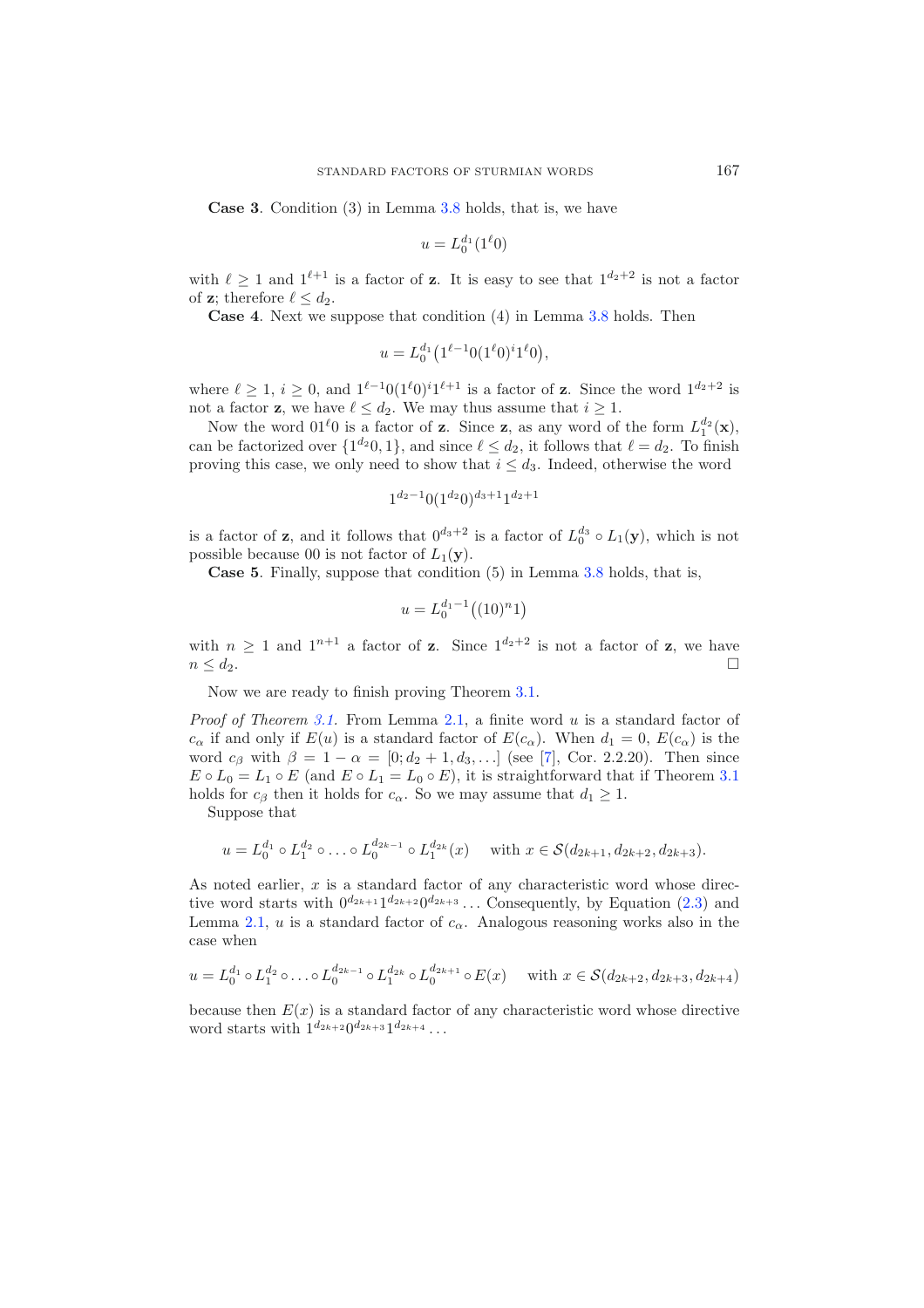Conversely, suppose that u is a standard factor of  $c_{\alpha}$ . By equation [\(2.3\)](#page-3-1),  $c_{\alpha}$  =  $L_0^{d_1} \circ L_1^{d_2} \circ L_0^{d_3} \circ L_1(\mathbf{y})$  for a word **y**. Consequently, since we are assuming that  $d_1 \geq$ 1, Lemma [3.9](#page-7-1) applies, and so u satisfies one of conditions (1)–(5) of Lemma [3.9.](#page-7-1) If u satisfies condition (1), (3), (4), or (5), then  $u \in \mathcal{S}(d_1, d_2, d_3)$ , so we may assume that condition (2) holds. Then  $u = L_0^{d_1}(u_1)$ , where  $u_1$  is a standard factor of the characteristic word  $L_1^{d_2} \circ L_0^{d_3} \circ L_1^{d_4} \circ \ldots$ 

Denote  $u'_1 = E(u_1)$ . Then  $u = L_0^{d_1} \circ E(u'_1)$ , and  $u'_1$  is a standard factor of the characteristic word  $L_0^{d_2} \circ L_1^{d_3} \circ L_0^{d_4} \circ \ldots$  Consequently, Lemma [3.9](#page-7-1) applies, and so either  $u'_1 \in \mathcal{S}(d_2, d_3, d_4)$  or  $u'_1 = L_0^{d_2}(u_2)$ , where  $u_2$  is a standard factor of the characteristic word  $L_1^{d_3} \circ L_0^{d_4} \circ L_1^{d_5} \circ \dots$  In the first case, we have

$$
u = L_0^{d_1} \circ E(u'_1)
$$
 and  $u'_1 \in S(d_2, d_3, d_4)$ ,

and the claim holds. In the second case, we denote  $u'_2 = E(u_2)$ , whence  $u'_2$  is a standard factor of the characteristic word  $L_0^{d_3} \circ L_1^{d_4} \circ L_0^{d_5} \circ \dots$  Again, Lemma [3.9](#page-7-1) implies that either  $u'_2 \in S(d_3, d_4, d_5)$  or  $u'_2 = L_0^d(u_3)$ , where  $u_3$  is a standard factor of the characteristic word  $L_1^{d_4} \circ L_0^{d_5} \circ L_1^{d_6} \circ \dots$  In the first case, we have

$$
u = L_0^{d_1} \circ E \circ L_0^{d_2}(u_2) = L_0^{d_1} \circ L_1^{d_2}(u'_2)
$$
 and  $u'_2 \in \mathcal{S}(d_3, d_4, d_5)$ ,

and the claim holds. In the second case, we continue the process.

Since  $d_i \geq 1$  for  $i \geq 2$ , the sequence of lengths of words  $u_1, u_2, u_3, \ldots$  is strictly decreasing, and hence the procedure described above cannot continue forever. When it stops, we arrive at the form given in the claim.  $\Box$ 

#### 4. Characterization via standard words

<span id="page-9-0"></span>Here we reformulate Theorem [3.1](#page-2-0) to a more constructive form.

**Theorem 4.1.** Let  $\alpha = [0; d_1 + 1, d_2, \ldots]$ *. Then a finite standard word u is a factor of*  $c_{\alpha}$  *if and only if there exists an integer*  $k \geq 0$ *, or*  $k \geq 1$  *if*  $d_1 = 0$ *, such that u belongs to one of the following sets (where the*  $s_i$ *'s correspond to those defined in Sect. [2\)](#page-1-0):*

$$
\{s_k, s_k^i s_{k-1}, s_k^i s_{k-1} s_k \mid 0 \le i < d_{k+1}\};
$$
\n
$$
\{s_{k+1}^{i-1} s_k s_{k+1}^i s_k \mid 1 \le i \le d_{k+2}\};
$$
\n
$$
\{s_{k+2}^{d_{k+2}-1} s_k s_{k+2}^{i+1} \mid 1 \le i \le d_{k+3}\};
$$
\n
$$
\{s_k^{d_{k+1}-1} s_{k-1} s_{k+1}^i \mid 1 \le i \le d_{k+2}\}.
$$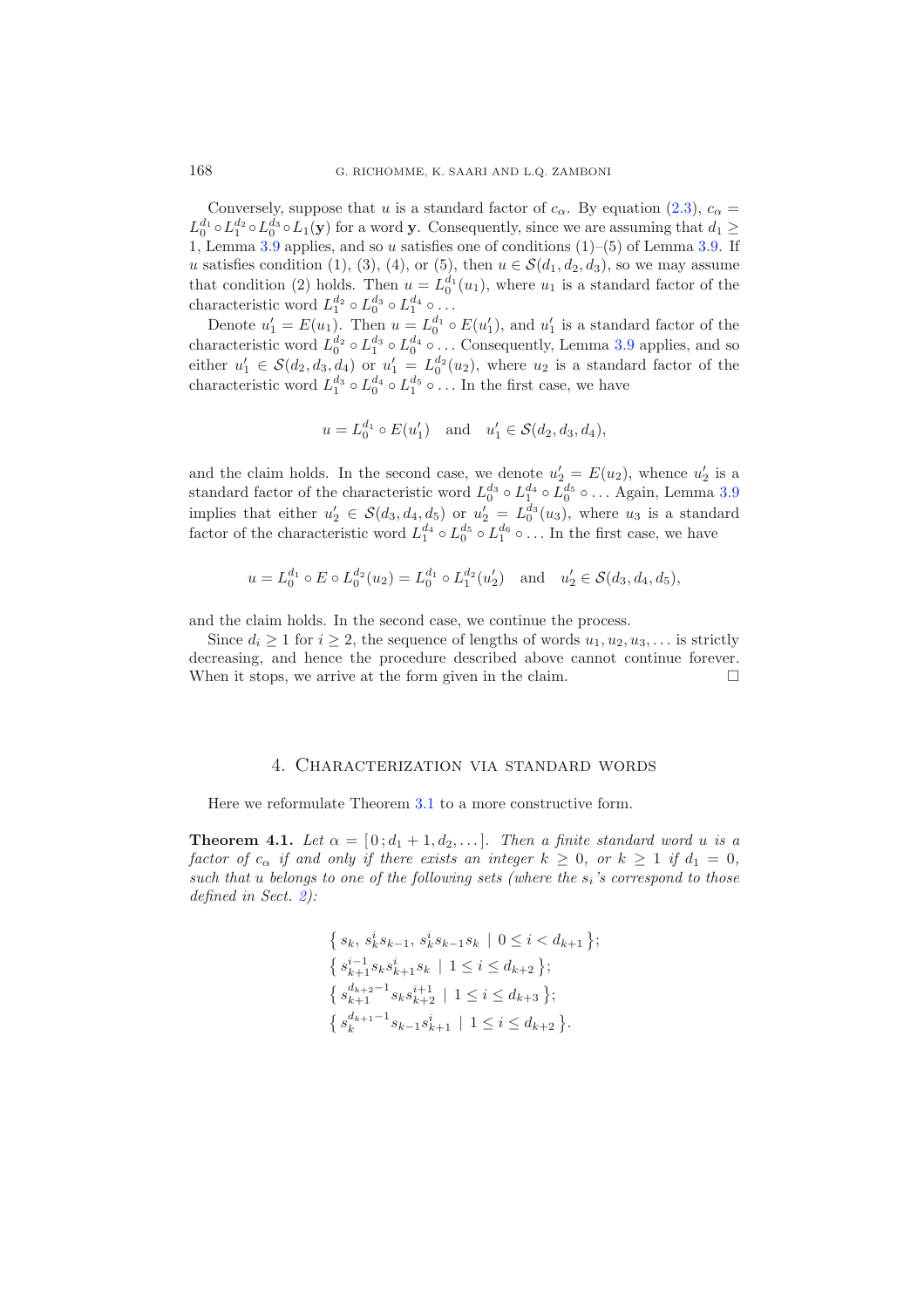*Proof.* We start with the following four identities; they follow immediately from equations [\(2.1\)](#page-3-2) and [\(2.2\)](#page-3-3). For all  $k \geq 0$ , we have

$$
L_0^{d_1} \circ L_1^{d_2} \circ \ldots \circ L_0^{d_{2k-1}} \circ L_1^{d_{2k}}(0) = s_{2k},
$$
\n(4.1)

$$
L_0^{d_1} \circ L_1^{d_2} \circ \ldots \circ L_0^{d_{2k-1}} \circ L_1^{d_{2k}}(1) = s_{2k-1},
$$
\n(4.2)

$$
L_0^{d_1} \circ L_1^{d_2} \circ \ldots \circ L_0^{d_{2k-1}} \circ L_1^{d_{2k}} \circ L_0^{d_{2k+1}}(0) = s_{2k},\tag{4.3}
$$

$$
L_0^{d_1} \circ L_1^{d_2} \circ \ldots \circ L_0^{d_{2k-1}} \circ L_1^{d_{2k}} \circ L_0^{d_{2k+1}}(1) = s_{2k+1}.
$$
 (4.4)

Next, if  $x \in \mathcal{S}(d_{2k+1}, d_{2k+2}, d_{2k+3})$ , then x belongs to one of the following sets:

$$
\{L_0^i(0), L_0^i(1), L_0^i(10) \mid 0 \le i < d_{2k+1}\} = \{0, 0^i 1, 0^i 10 \mid 0 \le i < d_{2k+1}\};
$$
\n
$$
\{L_0^{d_{2k+1}}(1^i 0) \mid 1 \le i \le d_{2k+2}\};
$$
\n
$$
\{L_0^{d_{2k+1}}(1^{i-1}01^i 0) \mid 1 \le i \le d_{2k+2}\};
$$
\n
$$
\{L_0^{d_{2k+1}}(1^{d_{2k+2}-1}0(1^{d_{2k+2}}0)^i 1^{d_{2k+2}}0) \mid 1 \le i \le d_{2k+3}\} = \{L_0^{d_{2k+1}}(1^{d_{2k+2}-1}0(L_1^{d_{2k+2}}(0))^{i+1}) \mid 1 \le i \le d_{2k+3}\};
$$
\n
$$
\{L_0^{d_{2k+1}-1}((10)^i 1) \mid 1 \le i \le d_{2k+2}\} = \{0^{d_{2k+1}-1}(L_0^{d_{2k+1}}(1))^{i} \mid 1 \le i \le d_{2k+2}\}.
$$

Consequently, if

$$
u = L_0^{d_1} \circ L_1^{d_2} \circ \dots \circ L_0^{d_{2k-1}} \circ L_1^{d_{2k}}(x)
$$
 with  $x \in \mathcal{S}(d_{2k+1}, d_{2k+2}, d_{2k+3}),$ 

the equations above imply that  $u$  is in one of the sets

$$
\{s_{2k}, s_{2k}^i s_{2k-1}, s_{2k}^i s_{2k-1} s_{2k} \mid 0 \le i < d_{2k+1}\},
$$
  
\n
$$
\{s_{2k+1}^i s_{2k} \mid 1 \le i \le d_{2k+2}\},
$$
  
\n
$$
\{s_{2k+1}^{i-1} s_{2k} s_{2k+1}^i s_{2k} \mid 1 \le i \le d_{2k+2}\}.
$$
  
\n
$$
\{s_{2k+1}^{d_{2k+2}-1} s_{2k} s_{2k+2}^{i+1} \mid 1 \le i \le d_{2k+3}\},
$$
  
\n
$$
\{s_{2k}^{d_{2k+1}-1} s_{2k-1} s_{2k+1}^i \mid 1 \le i \le d_{2k+2}\}.
$$

Similarly, if

$$
u = L_0^{d_1} \circ L_1^{d_2} \circ \dots \circ L_0^{d_{2k-1}} \circ L_1^{d_{2k}} \circ L_0^{d_{2k+1}} \circ E(x) \quad \text{with} \quad x \in \mathcal{S}(d_{2k+2}, d_{2k+3}, d_{2k+4}),
$$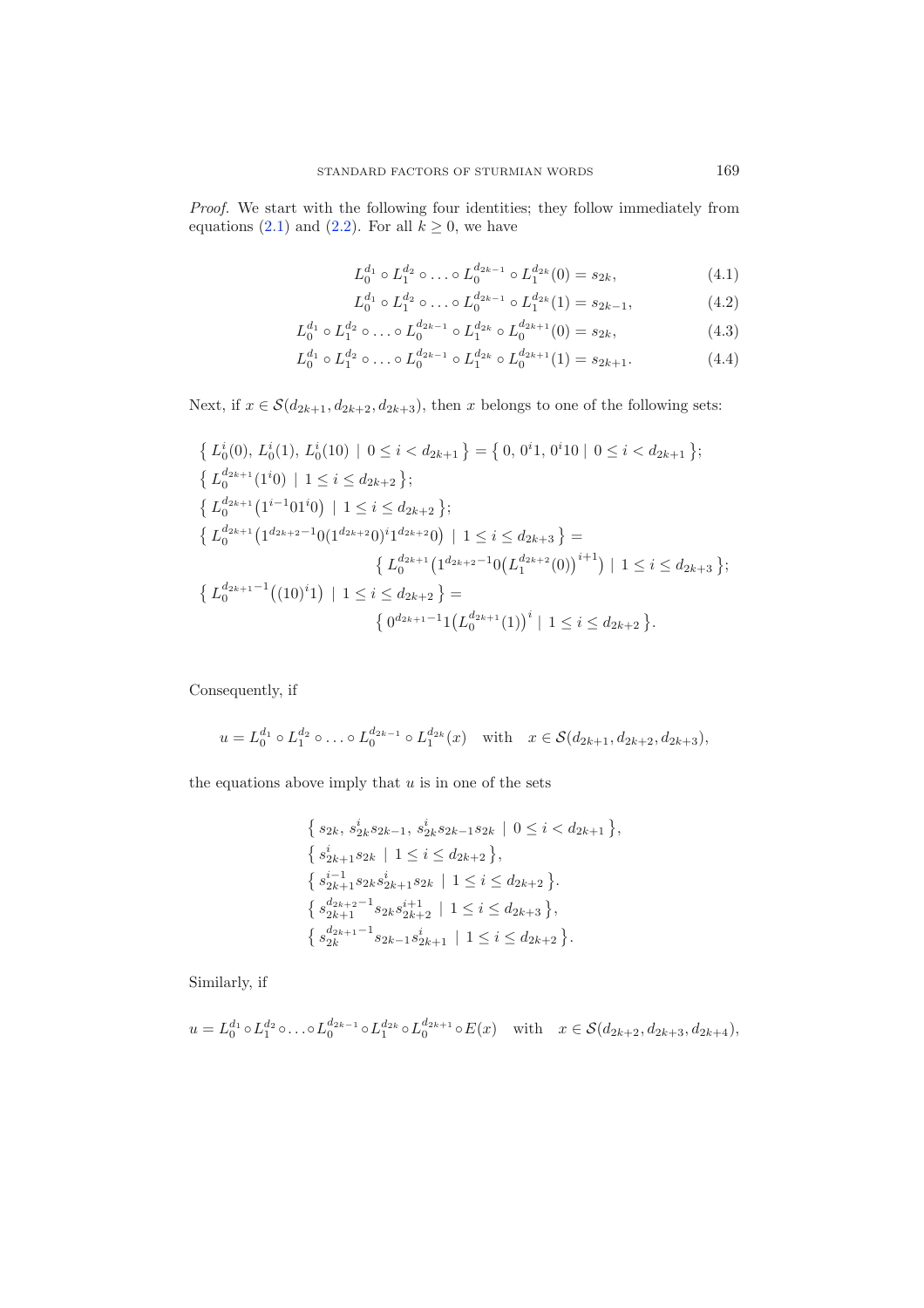then it follows from the equations above that  $u$  is in one of the sets

$$
\{s_{2k+1}, s_{2k+1}^i s_{2k}, s_{2k+1}^i s_{2k} s_{2k+1} \mid 0 \le i < d_{2k+2} \},
$$
  
\n
$$
\{s_{2k+2}^i s_{2k+1} \mid 1 \le i \le d_{2k+3} \},
$$
  
\n
$$
\{s_{2k+2}^{i-1} s_{2k+1} s_{2k+2}^i s_{2k+1} \mid 1 \le i \le d_{2k+3} \},
$$
  
\n
$$
\{s_{2k+2}^{d_{2k+3}-1} s_{2k+1} s_{2k+3}^{i+1} \mid 1 \le i \le d_{2k+4} \},
$$
  
\n
$$
\{s_{2k+2}^{d_{2k+2}-1} s_{2k} s_{2k+2}^i \mid 1 \le i \le d_{2k+3} \}.
$$

Applying Theorem [3.1,](#page-2-0) it follows that u is a standard factor of  $c_{\alpha}$  if and only if there exists an integer  $k \geq 0$ , or  $k \geq 1$  if  $d_1 = 0$ , such that u is in one of the following sets

$$
\{s_k, s_k^i s_{k-1}, s_k^i s_{k-1} s_k \mid 0 \le i < d_{k+1}\},
$$
\n
$$
\{s_{k+1}^i s_k \mid 1 \le i \le d_{k+2}\},
$$
\n
$$
\{s_{k+1}^{i-1} s_k s_{k+1}^i s_k \mid 1 \le i \le d_{k+2}\},
$$
\n
$$
\{s_{k+1}^{d_{k+2}-1} s_k s_{k+2}^{i+1} \mid 1 \le i \le d_{k+3}\},
$$
\n
$$
\{s_k^{d_{k+1}-1} s_{k-1} s_{k+1}^i \mid 1 \le i \le d_{k+2}\}.
$$

Now the formulation of the statement is obtained by observing that sets of the form

$$
\left\{\,s_{k+1}^i s_k\,\mid\,1\leq i\leq d_{k+2}\,\right\}
$$

are included in the union of sets of the form

$$
\{ \, s_k, \, s_k^i s_{k-1}, \, s_k^i s_{k-1}s_k \, \mid \, 0 \leq i < d_{k+1} \, \}.
$$

This completes the proof.

**Example 4.2.** Let us denote  $f_n = \varphi^n(0)$  for  $n \geq 0$  and  $f_{-1} = 1$ . Then the characterization of the standard factors of the Fibonacci word **f** given by Theorem [4.1](#page-2-0) is

 $\Box$ 

$$
\{f_{n-1}, f_{n-1}f_n, f_nf_{n+2}f_{n+2}, f_{n-1}f_{n+1} \mid n \ge 0\},\
$$

<span id="page-11-0"></span>which is clearly the same set we obtained in Example [3.3.](#page-5-1)

## 5. Characterization via the directive sequence

In this section, we characterize the standard factors of a Sturmian word in terms of their directive sequences, and show how this can be used for characterizing standard factors in terms of palindromic closure.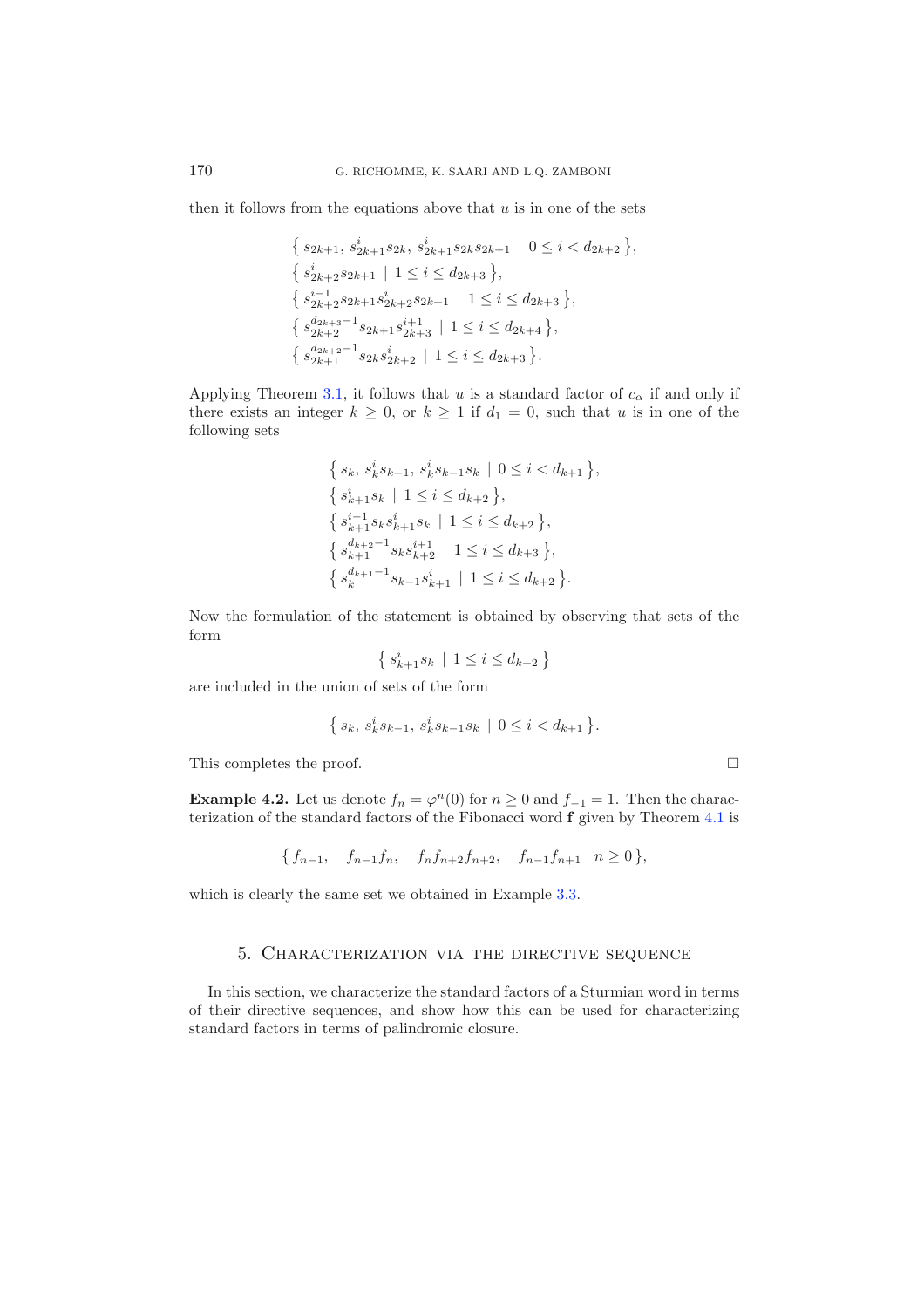**Theorem 5.1.** *Let*  $\alpha = [0; d_1 + 1, d_2, \ldots]$ *.* A finite standard word u is a factor *of*  $c_{\alpha}$  *if and only if it has one of the following directive sequences, where*  $k \geq 0$ *, or*  $k \geq 1$  *if*  $d_1 = 0$ :

| 1. <i>empty sequence</i> , $(0)$ , $(0, 1)$ ;            |                              |                           |
|----------------------------------------------------------|------------------------------|---------------------------|
| 2. $(d_1, d_2, \ldots, d_{k-1}, d_k, i),$                | $1 \leq i \leq d_{k+1} + 1;$ |                           |
| 3. $(d_1, d_2, \ldots, d_{k-1}, d_k, i, 1),$             | $1 \leq i \leq d_{k+1} + 1;$ |                           |
| 4. $(d_1, d_2, \ldots, d_{k-1}, d_k, d_{k+1}, i, 1, 1),$ | $1 \leq i < d_{k+2};$        |                           |
| 5. $(d_1, d_2, \ldots, d_{k+1}, d_{k+2}-1, 1, i+1),$     | $1\leq i\leq d_{k+3}$        | if $d_{k+2} \neq 1$ ;     |
| 6. $(d_1, d_2, \ldots, d_{k-1}, d_k, d_{k+1}+1, i+1),$   | $1\leq i\leq d_{k+3}$        | <i>if</i> $d_{k+2} = 1$ ; |
| 7. $(d_1, d_2, \ldots, d_k, d_{k+1}-1, 1, i),$           | $1\leq i\leq d_{k+2}$        | if $d_{k+1} \neq 1$ ;     |
| 8. $(d_1, d_2, \ldots, d_{k-1}, d_k + 1, i),$            | $1\leq i\leq d_{k+2}$        | <i>if</i> $d_{k+1} = 1$   |
|                                                          |                              | and $k \neq 0$ ;          |
| 9. $(0,1,i)$ ,                                           | $1\leq i\leq d_2$            | <i>if</i> $d_1 = 1$ .     |

**Remark 5.2.** In the previous theorem, some items (*e.g.*, 5 and 7) give the same directive sequences for some instances of  $d_k$  and i. Nevertheless, no set of directive sequences corresponding to an item is included in another.

*Proof of Theorem [5.1.](#page-2-0)* Theorem [5.1](#page-2-0) is a direct consequence of Theorem [4.1.](#page-2-0) Below we show the correspondence between words occurring in Theorem [4.1](#page-2-0) and their directive sequences. More precisely, using the characterization of standard factors of  $c_{\alpha}$  in Theorem [4.1,](#page-2-0) we show that each of the standard factors has a directive sequence listed above. The converse can be seen with a similar construction.

By  $[form\ n]$  we indicate that the directive sequence is of the form of the nth item in Theorem [5.1.](#page-2-0) Thus for each item, looking at all directive sequences on this form for all  $k \geq 0$ , one can verify the possible values for i.

- The directive sequence of the word  $s_k$  is
	- $\int (d_1,\ldots,d_k)$  if  $k \neq 0$ , [form 2][form 3 when  $d_k = 1$  and  $k \geq 2$ ] the empty sequence if  $k = 0$ . [form 1]
- The directive sequence of the word  $s_k^i s_{k-1}$  for  $k \geq 0$  and  $0 \leq i < d_{k+1}$  is

|     | $\int (d_1, , d_{k-1}, d_k, i)$ if $i \neq 0$ , [form 2] [form 3 when $i = 1$ and $k \geq 1$ ] |
|-----|------------------------------------------------------------------------------------------------|
|     | $\int (d_1, , d_{k-1})$ if $i = 0$ and $k \ge 2$ , [form 2]                                    |
|     | the empty sequence if $i = 0$ and $k = 1$ , form 1                                             |
| (0) | if $i = 0$ and $k = 0$ . [form 1]                                                              |

• The directive sequence of the word  $s_k^i s_{k-1}s_k$  for  $k \geq 0$  and  $0 \leq i < d_{k+1}$  is

$$
\begin{cases}\n(d_1, \ldots, d_{k-1}, d_k, i, 1) & \text{if } i \neq 0 \text{ (sequence } (i, 1) \text{ when } k = 0), \text{ [form 3]} \\
(d_1, \ldots, d_{k-1}, d_k + 1) & \text{if } i = 0 \text{ and } k \neq 0, \text{ [form 2]} \\
(0, 1) & \text{if } i = 0 \text{ and } k = 0. \text{ [form 1]}\n\end{cases}
$$

For the second case, note that  $s_{k-1}s_k = s_{k-1}^{d_k+1}s_{k-2}$ .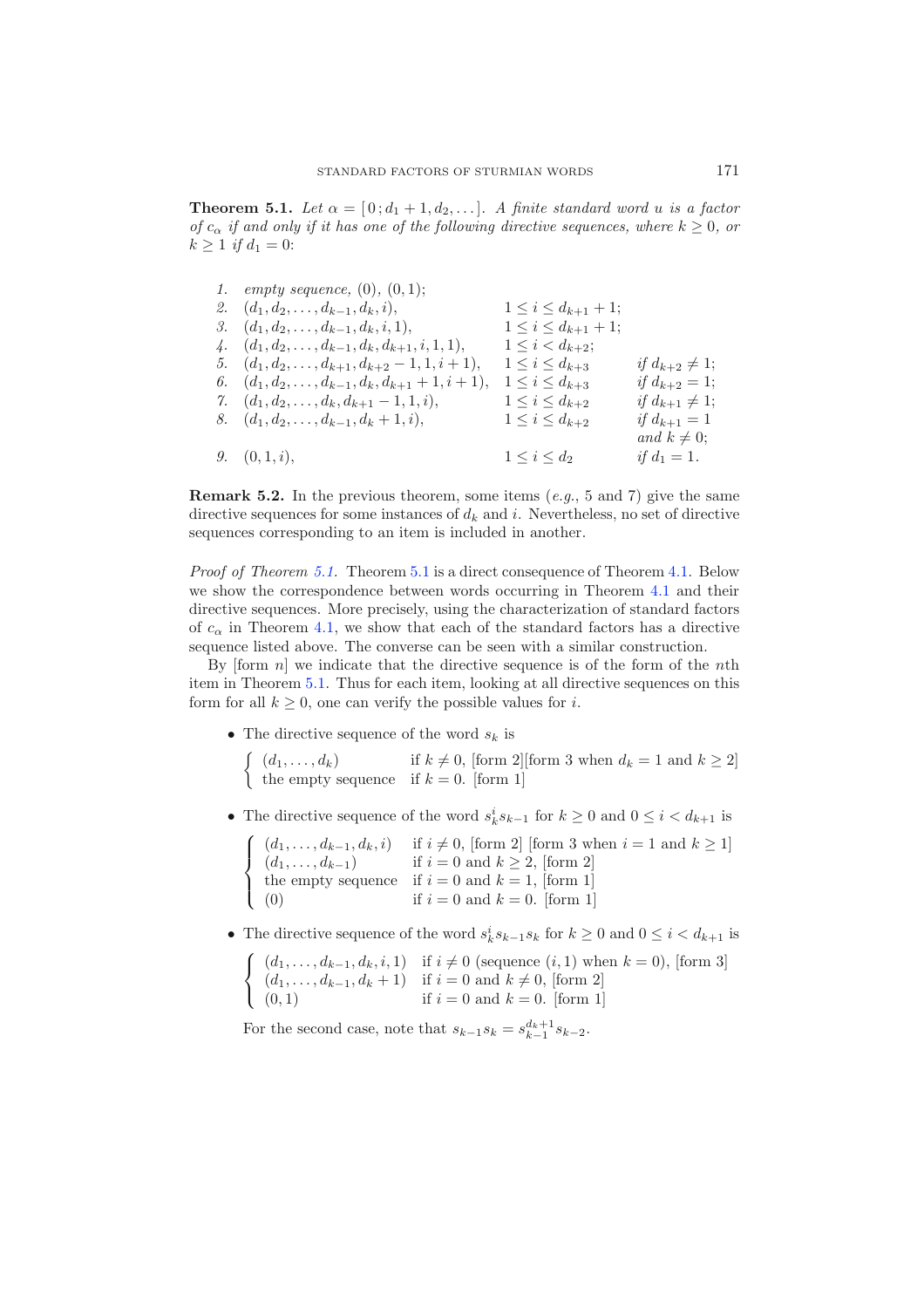• The directive sequence of the word  $s_{k+1}^{i-1} s_k s_{k+1}^i s_k$  for  $k \geq 0$  and  $1 \leq i \leq k$  $d_{k+2}$  is

$$
\begin{cases} (d_1, \ldots, d_k, d_{k+1}, i-1, 1, 1) & \text{if } i \neq 1, \text{ [form 4]} \\ (d_1, \ldots, d_k, d_{k+1} + 1, 1) & \text{if } i = 1. \text{ [form 3]} \end{cases}
$$

For the second case, note that  $s_k s_{k+1} s_k = s_k^{d_{k+1}+1} s_{k-1} s_k$ .

- The directive sequence of the word  $s_{k+1}^{d_{k+2}-1}$  s<sub>k</sub> $s_{k+2}^{i+1}$  for  $k \geq 0$  and  $1 \leq i \leq k$  $d_{k+3}$  is
	- $\int (d_1,\ldots,d_k,d_{k+1},d_{k+2}-1,1,i+1)$  if  $d_{k+2}\neq 1$ , [form 5]  $(d_1, \ldots, d_k, d_{k+1} + 1, i + 1)$  if  $d_{k+2} = 1$ . [form 6]

In the first case we used  $s_{k+1}^{d_{k+2}-1} s_k s_{k+2}^{i+1} = (s_{k+1}^{d_{k+2}-1} s_k s_{k+1})^{i+1} s_{k+1}^{d_{k+2}-1} s_k$ ; the second case follows from  $s_ks_{k+2}^{i+1} = s_k(s_{k+1}s_k)^{i+1} = (s_k^{d_{k+1}+1}s_{k-1})^{i+1}s_k.$ 

• The directive sequence of the word  $s_k^{d_{k+1}-1} s_{k-1} s_{k+1}^i$  for  $k \ge 0$  and  $1 \le i \le k$  $d_{k+2}$  is

$$
\begin{cases}\n(d_1, \ldots, d_k, d_{k+1} - 1, 1, i) & \text{if } d_{k+1} \neq 1, \text{ [form 7]} \\
(d_1, \ldots, d_k + 1, i) & \text{if } d_{k+1} = 1, k \neq 0, \text{ [form 8]} \\
(0, 1, i) & \text{if } d_{k+1} = 1, k = 0. \text{ [form 9]}. \n\end{cases}
$$

Next we will recall a result by de Luca connecting the directive sequence of a standard word and palindromic closures ([\[15](#page-15-17)], p. 66).

Each word w over  $\{0, 1\}$  is uniquely determined by a finite sequence  $(h_1, h_2)$  $h_2,...,h_n$ ) of integers, where  $h_1 \geq 0$ ,  $h_i > 0$  for  $1 < i < n$  and  $w = 0^{h_1} 1^{h_2} 0^{h_3} ...$ ; such a representation of w is called its *integral representation*.

**Proposition 5.3** (de Luca). Let  $w \in \{0,1\}^*$ , and let  $(h_1, h_2, \ldots, h_n)$  be its integral *representation. The standard words*  $Pal(w)01$  *and*  $Pal(w)10$  *have the directive sequences*

 $(h_1, \ldots, h_n, 1)$  *and*  $(h_1, \ldots, h_n + 1)$ 

*if* n *is even, and*

 $(h_1, \ldots, h_n + 1)$  *and*  $(h_1, \ldots, h_n, 1)$ 

*if* n *is odd, respectively.*

We have the following immediate corollary of the previous proposition.

**Corollary 5.4.** *If* s *is a standard word of length at least* 2 *with directive sequence*  $(d_1,\ldots,d_n)$  *then* 

$$
s = Pal(0^{d_1}1^{d_2} \dots 0^{d_{n-1}}1^{d_n-1})10, \quad when \ n \ is \ even, \ns = Pal(0^{d_1}1^{d_2} \dots 1^{d_{n-1}}0^{d_n-1})01, \quad when \ n \ is \ odd.
$$

Now one can use Corollary [5.4](#page-5-0) to present the standard factors of a Sturmian word by using the directive sequences given in Theorem [5.1](#page-2-0) and the palindromic closure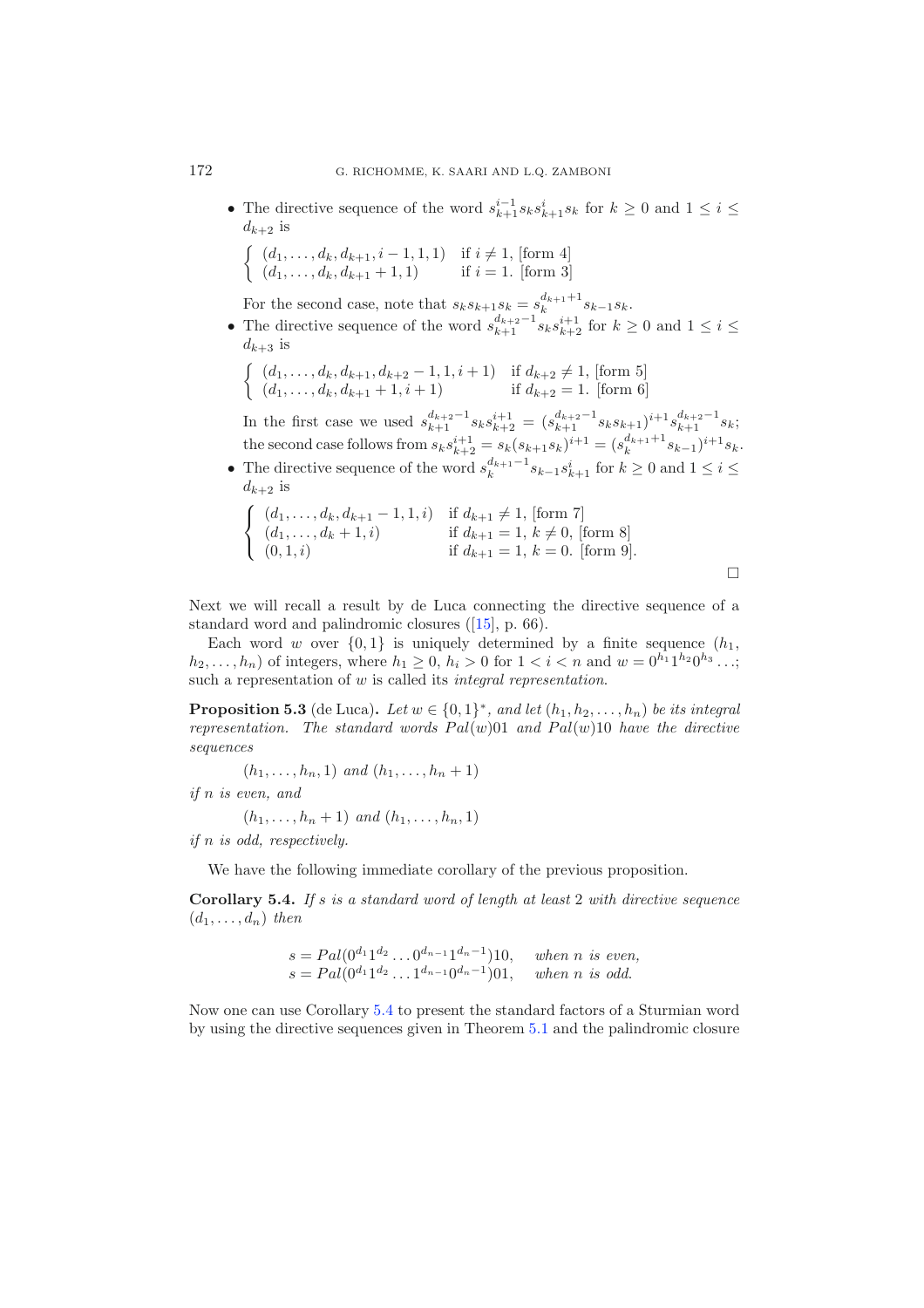operation. We did not do this since the statement of this result involves a lot of cases (more than in Thm. [5.1\)](#page-2-0) and so does not seem interesting.

However, the Fibonacci word is a special case, as shown in the next example.

**Example 5.5.** In this example we present a characterization of the standard factors of the Fibonacci word that is essentially different from the ones in Examples [3.3](#page-5-1) and [4.2.](#page-4-0)

The directive sequence of the Fibonacci word is  $(1, 1, 1, \ldots)$ . Thus Theorem [5.1](#page-2-0) says that the directive sequences of the standard factors of the Fibonacci word are of the following form:

- empty sequence,  $(0)$ ,  $(0, 1)$ ,
- $(1, 1, \ldots, 1, 1),$
- $(1, 1, \ldots, 1, 2)$ , possibly with no preceding 1's; that is  $(2), (1, 2), (1, 1, 2), \ldots$
- $(1, 1, \ldots, 1, 2, 1)$ , possibly with no preceding 1's; that is  $(2, 1), (1, 2, 1), \ldots$
- $(1, 1, \ldots, 1, 2, 2)$ , possibly with no preceding 1's; that is  $(2, 2), (1, 2, 2), \ldots$
- $\bullet$   $(0, 1, 1).$

Therefore, by Corollary [5.4,](#page-5-0) the standard factors of the Fibonacci word are

- $\bullet$  0, 1, 01, 10, 101;
- For each nonempty prefix u of  $(01)^\infty$ , the words  $Pal(u)01$  and  $Pal(u)10$ ;
- For each nonempty prefix u of  $(01)^\infty$  of odd length, the words  $Pal(u0)10$ and  $Pal(u01)10$ ;
- For each nonempty prefix u of  $(01)^\infty$  of even length, the words  $Pal(u1)01$ and  $Pal(u10)01$ .

To conclude let us mention that most of the previous characterizations can certainly be extended to the more general case of episturmian words [\[16](#page-15-18)[,17\]](#page-15-19) using links between episturmian morphisms and directive sequences of these words defined over arbitrary alphabet (see, *e.g.*, [\[18](#page-15-20)]). Nevertheless the main problem should be a combinatorial explosion.

### **REFERENCES**

- <span id="page-14-3"></span>[1] J.-P. Allouche and V. Berth´e, *Words in number theory*, edited by M. Lothaire. *Applied Combinatorics on Words*, Cambridge University Press (2005) 520–574.
- <span id="page-14-4"></span>[2] J.-P. Allouche and J. Shallit, *Automatic sequences*. Cambridge University Press (2003).
- <span id="page-14-5"></span>[3] E. Altman, B. Gaujal and A. Hordijk, Balanced sequences and optimal routing. *J. ACM* **47** (2000) 752–775.
- <span id="page-14-0"></span>[4] P. Arnoux, *Sturmian sequences*, edited by P. Fogg. *Substitutions in dynamics, arithmetics and combinatorics*, Lect. Notes Math. **1794** (2002) 143–198.
- <span id="page-14-1"></span>[5] J. Berstel, *Sturmian and episturmian Words (a survey of some recent results*), edited by S. Bozapalidis and G. Rahonis. *Conference on algebraic informatics* (CAI'07), *Lect. Notes Comput. Sci.* **4728** (2007) 23–47.
- <span id="page-14-6"></span>[6] J. Berstel and A. de Luca, Sturmian words. Lyndon words and trees. *Theoret. Comput. Sci.* **178** (1997) 171–203.
- <span id="page-14-2"></span>[7] J. Berstel and P. S´e´ebold, *Sturmian words*, edited by M. Lothaire. *Algebraic combinatorics on words*, Cambridge University Press (2002) 45–110.